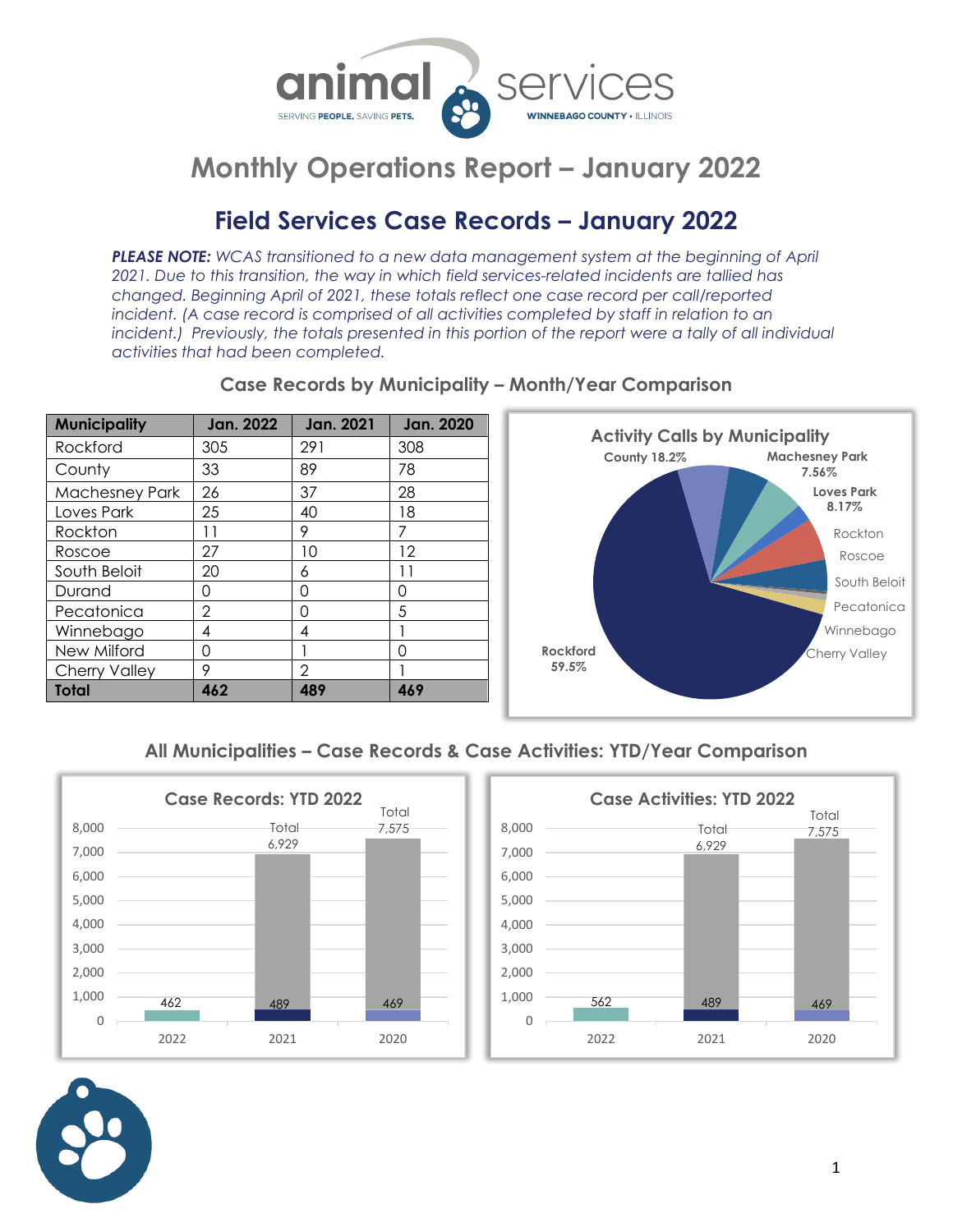

**Activity Calls for All Municipalities by Activity Call Type**

| <b>Activity Call Types</b>     | <b>Jan. 2022</b> |
|--------------------------------|------------------|
| <b>Stray Domestic Animal</b>   | 155              |
| <b>Wild Animal</b>             | 37               |
| <b>Carcass Removal</b>         | 22               |
| Welfare Investigation          | 106              |
| <b>Bite Investigation</b>      | 45               |
| <b>Barking Investigation</b>   | 24               |
| Running at Large Investigation | 36               |
| <b>Emergency Investigation</b> |                  |
| Assist Fire/Police Dept.       | 12               |
| Area Patrol                    |                  |
| Other                          | 17               |
|                                | 462              |





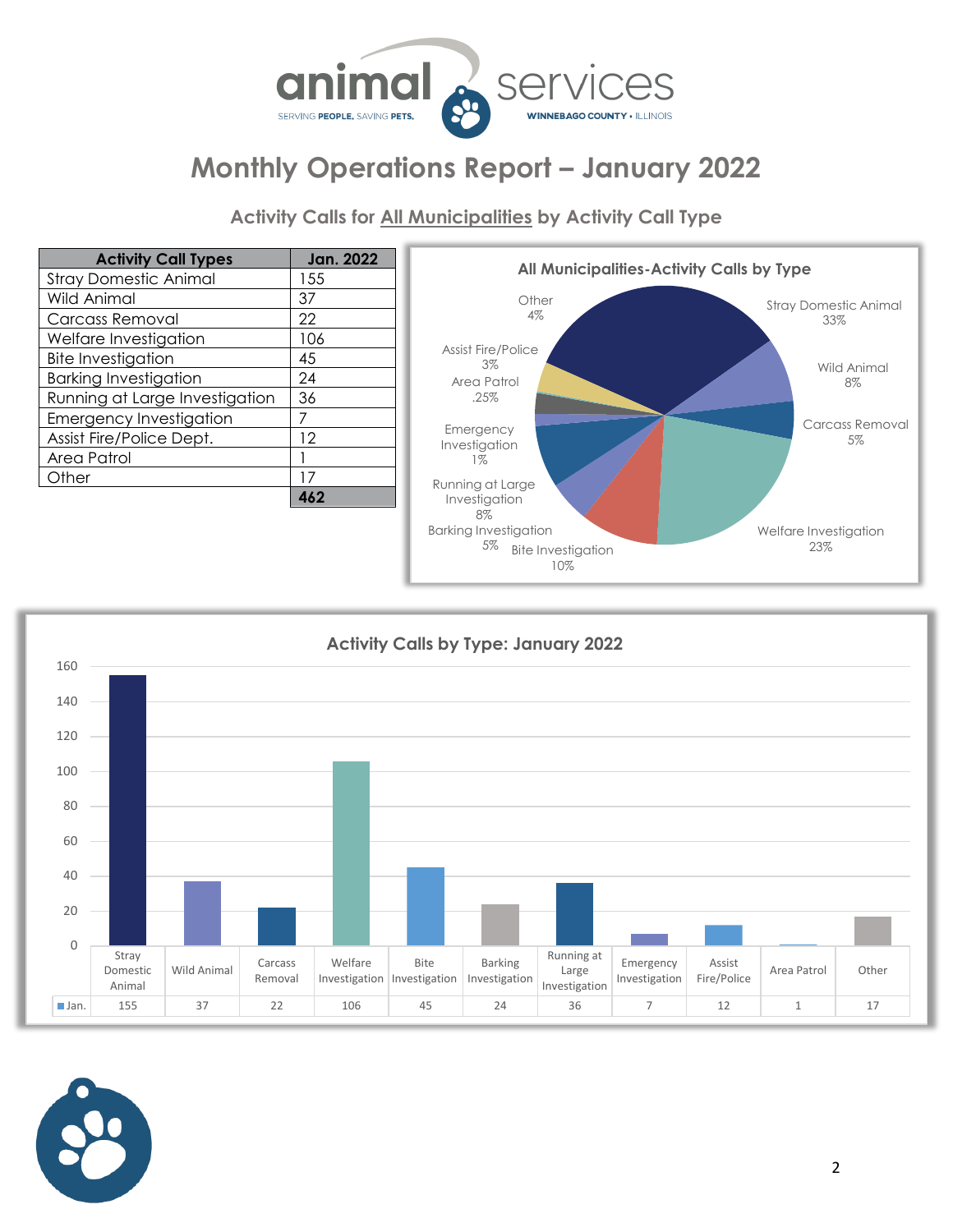

**Activity Calls for Rockford by Activity Call Type**

| <b>Activity Call Types</b>     | Jan. 2022 |
|--------------------------------|-----------|
| <b>Stray Domestic Animal</b>   | 115       |
| Wild Animal                    | 15        |
| <b>Carcass Removal</b>         | 17        |
| Welfare Investigation          | 72        |
| <b>Bite Investigation</b>      | 21        |
| <b>Barking Investigation</b>   | 15        |
| Running at Large Investigation | 23        |
| <b>Emergency Investigation</b> | 5         |
| Assist Fire/Police Dept.       | 8         |
| Area Patrol                    |           |
| Other                          | 13        |
|                                |           |





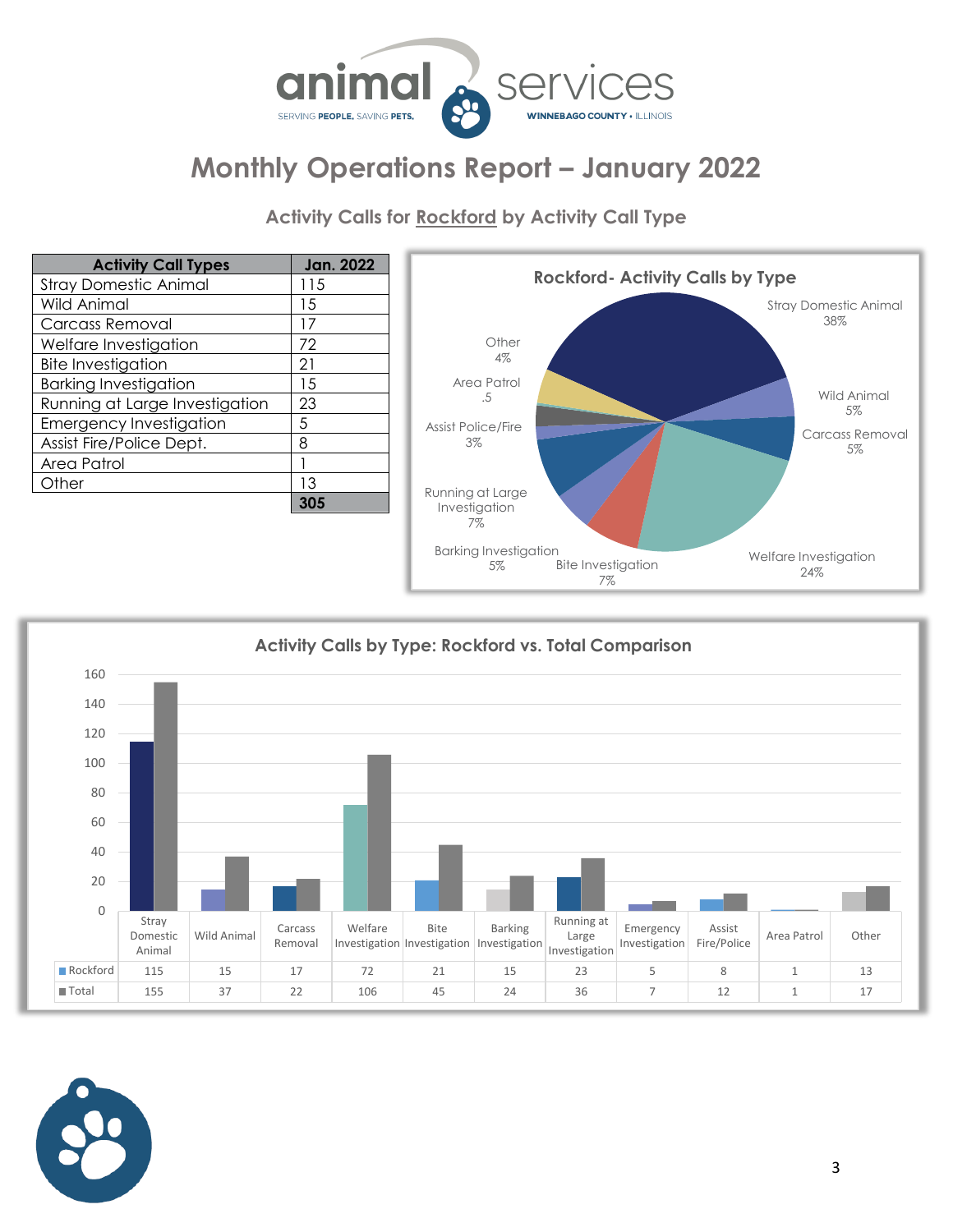

**Activity Calls for the County by Activity Call Type**

| <b>Activity Call Types</b>     | <b>Jan. 2022</b> |                                        |
|--------------------------------|------------------|----------------------------------------|
| <b>Stray Domestic Animal</b>   | 8                |                                        |
| <b>Wild Animal</b>             |                  | <b>Stray Domestic</b>                  |
| Carcass Removal                | 3                | 25%                                    |
| Welfare Investigation          | 6                |                                        |
| <b>Bite Investigation</b>      | 8                | Other<br>$6\%$                         |
| <b>Barking Investigation</b>   | 2                |                                        |
| Running at Large Investigation | 3                |                                        |
| <b>Emergency Investigation</b> | Ω                | Running at Large                       |
| Assist Fire/Police Dept.       |                  | Investigation                          |
| Area Patrol                    | Ω                | 9%                                     |
| Other                          | $\mathcal{P}$    |                                        |
|                                | 33               | <b>Barking Investigo</b><br>$\sqrt{2}$ |





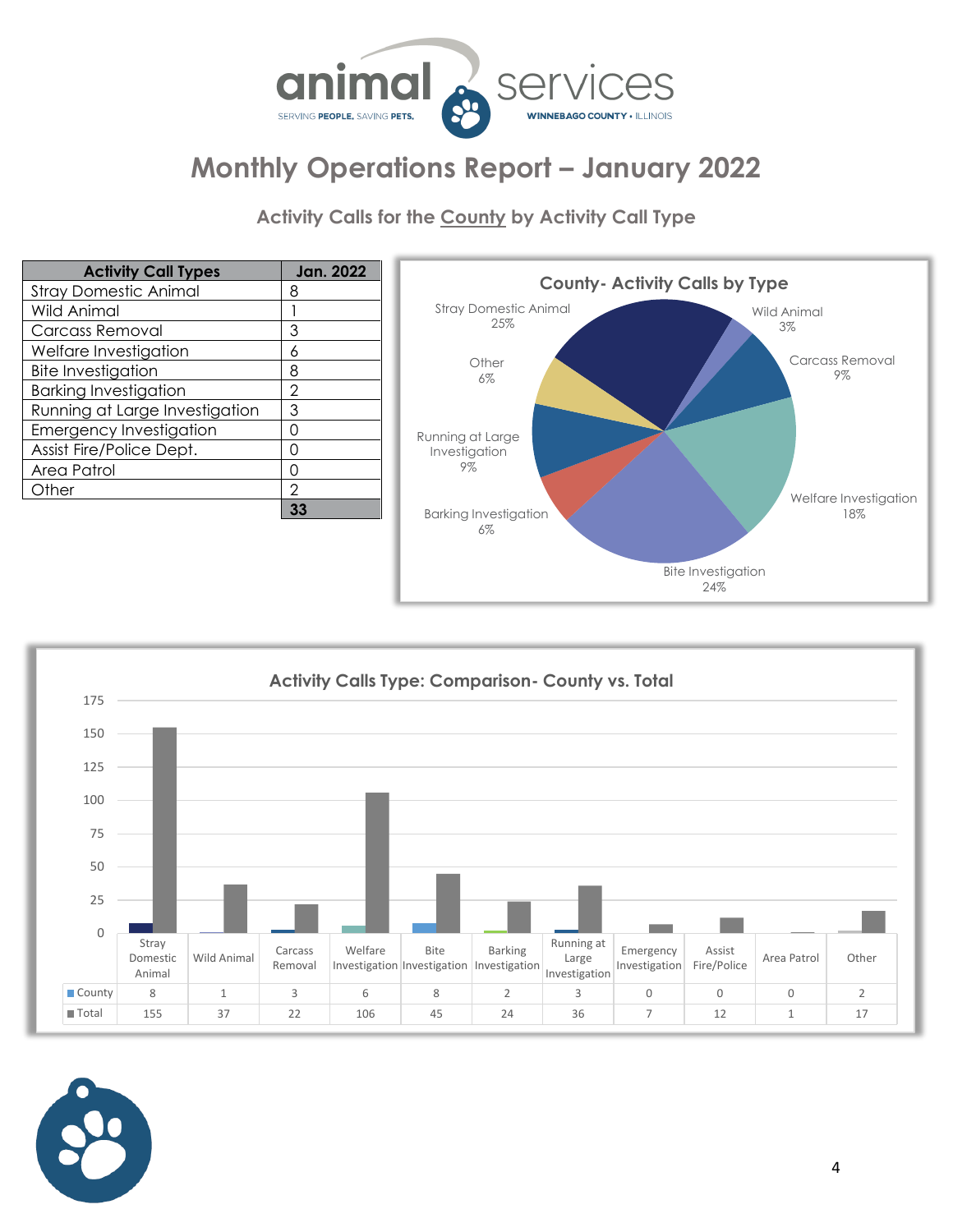

**Activity Calls for Machesney Park by Activity Call Type**

| <b>Activity Call Types</b>     | Jan. 2022 |
|--------------------------------|-----------|
| <b>Stray Domestic Animal</b>   |           |
| Wild Animal                    |           |
| <b>Carcass Removal</b>         |           |
| Welfare Investigation          | 8         |
| <b>Bite Investigation</b>      | 3         |
| <b>Barking Investigation</b>   |           |
| Running at Large Investigation | 2         |
| <b>Emergency Investigation</b> | 2         |
| Assist Fire/Police Dept.       | Ω         |
| Area Patrol                    | Ω         |
| Other                          |           |
|                                | 26        |



#### **Activity Calls for Loves Park by Activity Call Type**

| <b>Activity Call Types</b>     | Jan. 2022 |
|--------------------------------|-----------|
| <b>Stray Domestic Animal</b>   | 3         |
| Wild Animal                    |           |
| Carcass Removal                | Ω         |
| Welfare Investigation          | 8         |
| <b>Bite Investigation</b>      | 5         |
| <b>Barking Investigation</b>   | 2         |
| Running at Large Investigation | 3         |
| <b>Emergency Investigation</b> | Ω         |
| Assist Fire/Police Dept.       | 2         |
| Area Patrol                    | ∩         |
| Other                          |           |
|                                |           |



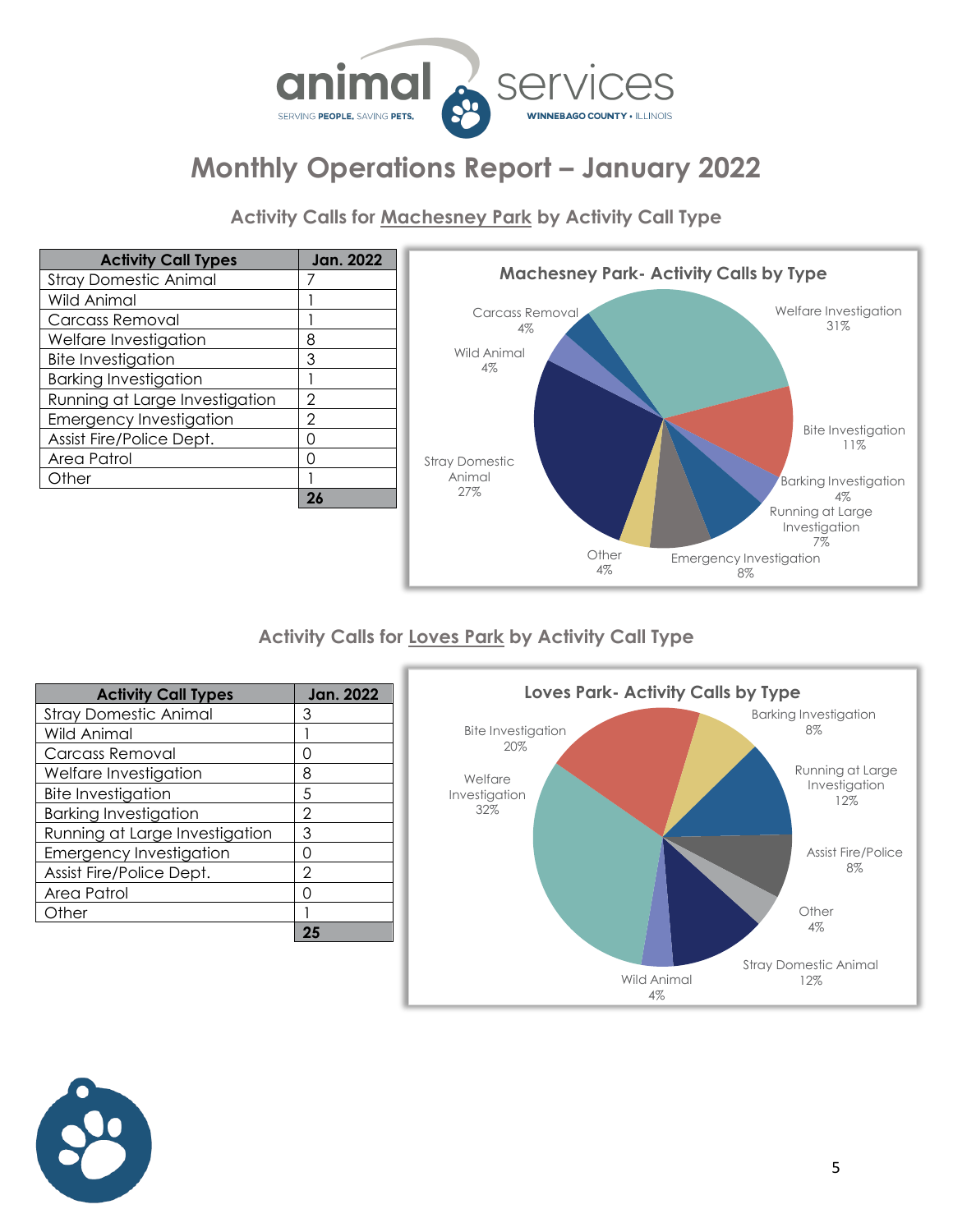

### **Intake Statistics – January 2022**

| <b>Species</b>  | <b>Jan. 2022</b> | <b>Jan. 2021</b> | <b>Jan. 2020</b> |
|-----------------|------------------|------------------|------------------|
| Dog             | 106              | 105              | 119              |
| Cat             | 104              | 131              | 142              |
| Guinea Pig      | 2                | 33               | Ω                |
| Domestic Rabbit | 10               | 9                | 2                |
| Domestic Bird   | 0                |                  | Ω                |
| Potbelly Pig    |                  | 2                | Λ                |
| Wildlife        | 19               | 8                | 8                |
| <b>Total</b>    | 241              | 295              | 271              |
|                 |                  |                  |                  |

**Intake by Species – Month/Year Comparison**



**Intake by Type – Month/Year Comparison**

| <b>Intake Type</b> | Jan. 2022 | <b>Jan. 2021</b> | <b>Jan. 2020</b> |
|--------------------|-----------|------------------|------------------|
| Stray              | l 17      | 160              | 166              |
| Owner Surrender    | 59        | 72               | 66               |
| Adoption Return    | 16        | 14               | 12               |
| Rescue Transfer    |           | 19               | o                |
| Seized/Custody     | 23        | 30               | 18               |
| Wildlife           | 19        |                  |                  |
| <b>Total</b>       | 241       | 295              | 271              |



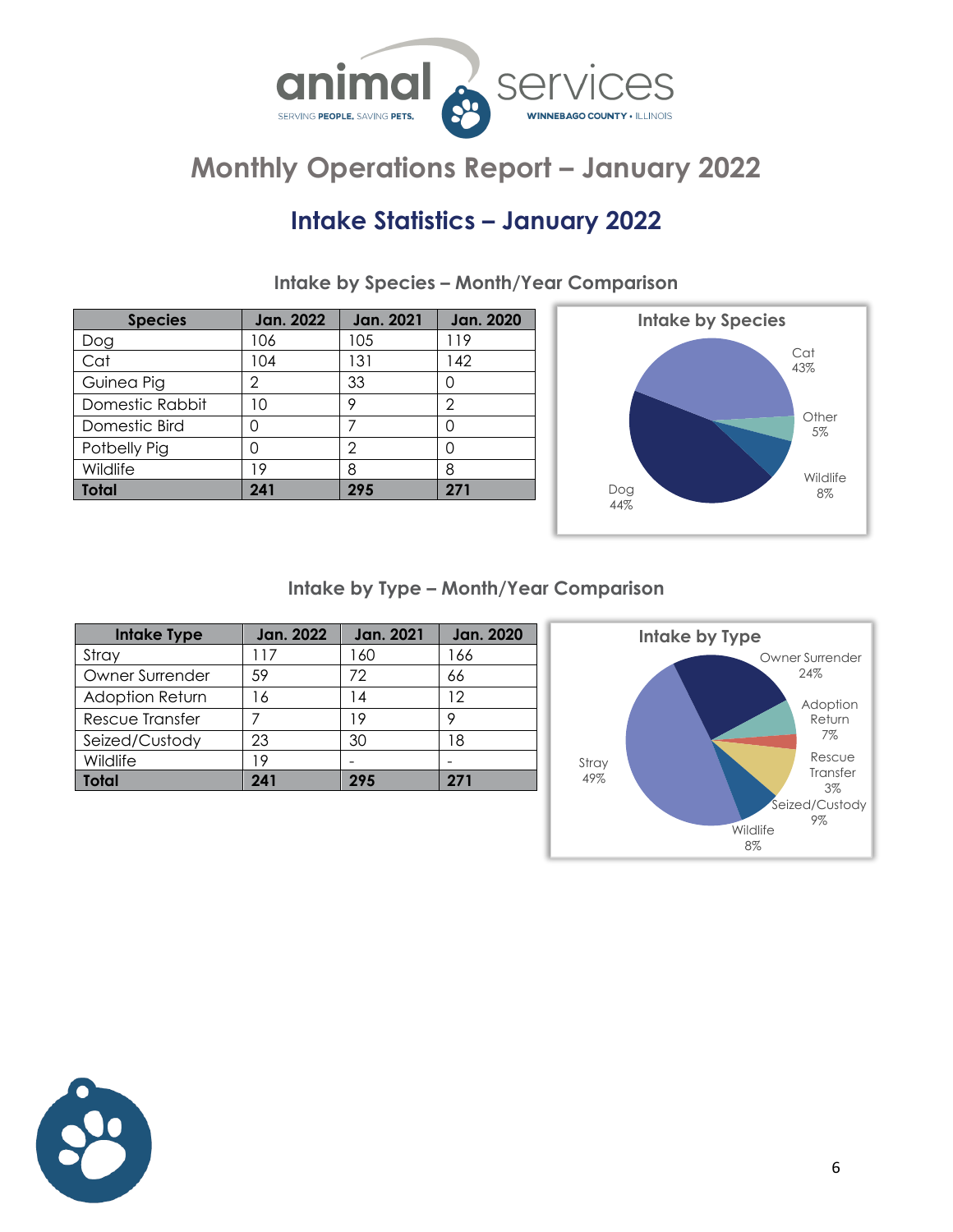

#### **Stray Intake**

**Stray Intake by Species – Month/Year Comparison**

| <b>Species</b> | <b>Jan. 2022</b> | <b>Jan. 2021</b> | <b>Jan. 2020</b> |
|----------------|------------------|------------------|------------------|
| Dog            | 56               | 58               |                  |
| Cat            |                  | 86               |                  |
| Other/Wildlife |                  | 6                |                  |
| Total          | 117              | 160              | 166              |

#### **Owner Surrender**

**Owner Surrender by Species – Month/Year Comparison**

| <b>Species</b> | <b>Jan. 2022</b> | <b>Jan. 2021</b> | <b>Jan. 2020</b> |
|----------------|------------------|------------------|------------------|
| )og            |                  | 24               | $\circ$          |
| Cat            | 29               | 19               | 48               |
| Other          |                  | 29               | $\sqrt{2}$       |
| Total          | 59               | 72               | 66               |

### **Adoption Return**

**Adoption Returns by Species – Month/Year Comparison**

| <b>Species</b> | <b>Jan. 2022</b> | <b>Jan. 2021</b> | <b>Jan. 2020</b> |
|----------------|------------------|------------------|------------------|
| yog            |                  |                  |                  |
| Cat            |                  |                  | Ċ.               |
| Other          |                  |                  |                  |
| <b>Total</b>   | $\bullet$        | 13               |                  |

### **Seized/Custody**

**Seized/Custody by Species – Month/Year Comparison**

| <b>Species</b> | <b>Jan. 2022</b> | <b>Jan. 2021</b> | Jan. 2020 |
|----------------|------------------|------------------|-----------|
| Dog            | 18               |                  |           |
| Cat            | с                |                  |           |
| Other          |                  |                  |           |
| <b>Total</b>   | 23               | 30               | 18        |

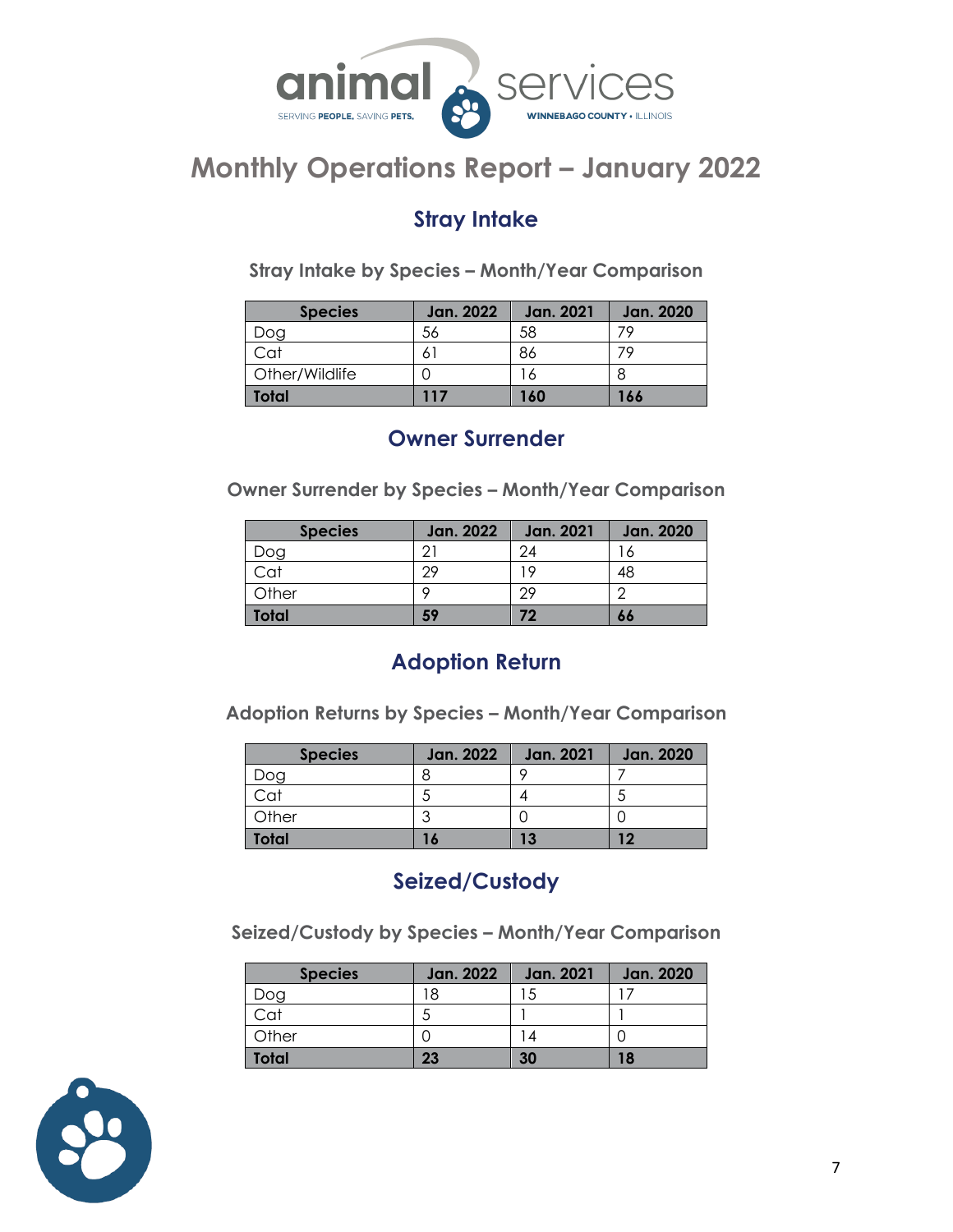

### **Outcome Statistics – January 2022**

### **Return to Owner**

**Return to Owner by Species – Month/Year Comparison**

| <b>Species</b> | January 2022 | January 2021 | January 2020 |
|----------------|--------------|--------------|--------------|
| Doq            |              | 43           | 34           |
|                |              |              |              |
| <b>Total</b>   | 46           | 45           | 38           |

#### **Trap-Neuter-Return and Return-to-Field Outcomes**

|            | January 2022 | January 2021 | January 2020 |
|------------|--------------|--------------|--------------|
| <b>TNR</b> |              |              |              |
| <b>RTF</b> |              |              |              |
|            | 16           | 10           | 23           |

### **Wildlife Rehabilitation**

| January 2022 | January 2021 | January 2020 |
|--------------|--------------|--------------|
|              |              |              |

#### **Rescue Transfer**

**Rescue Transfer by Species – Month/Year Comparison**

| <b>Species</b>  | Jan. 2022 | <b>Jan. 2021</b> | <b>Jan. 2020</b> |
|-----------------|-----------|------------------|------------------|
| )og             |           |                  |                  |
| $\overline{c}$  |           |                  |                  |
| Potbelly Pig    |           |                  |                  |
| Domestic Rabbit |           |                  |                  |
| Domestic Bird   |           |                  |                  |
| ntal            |           | 22               |                  |

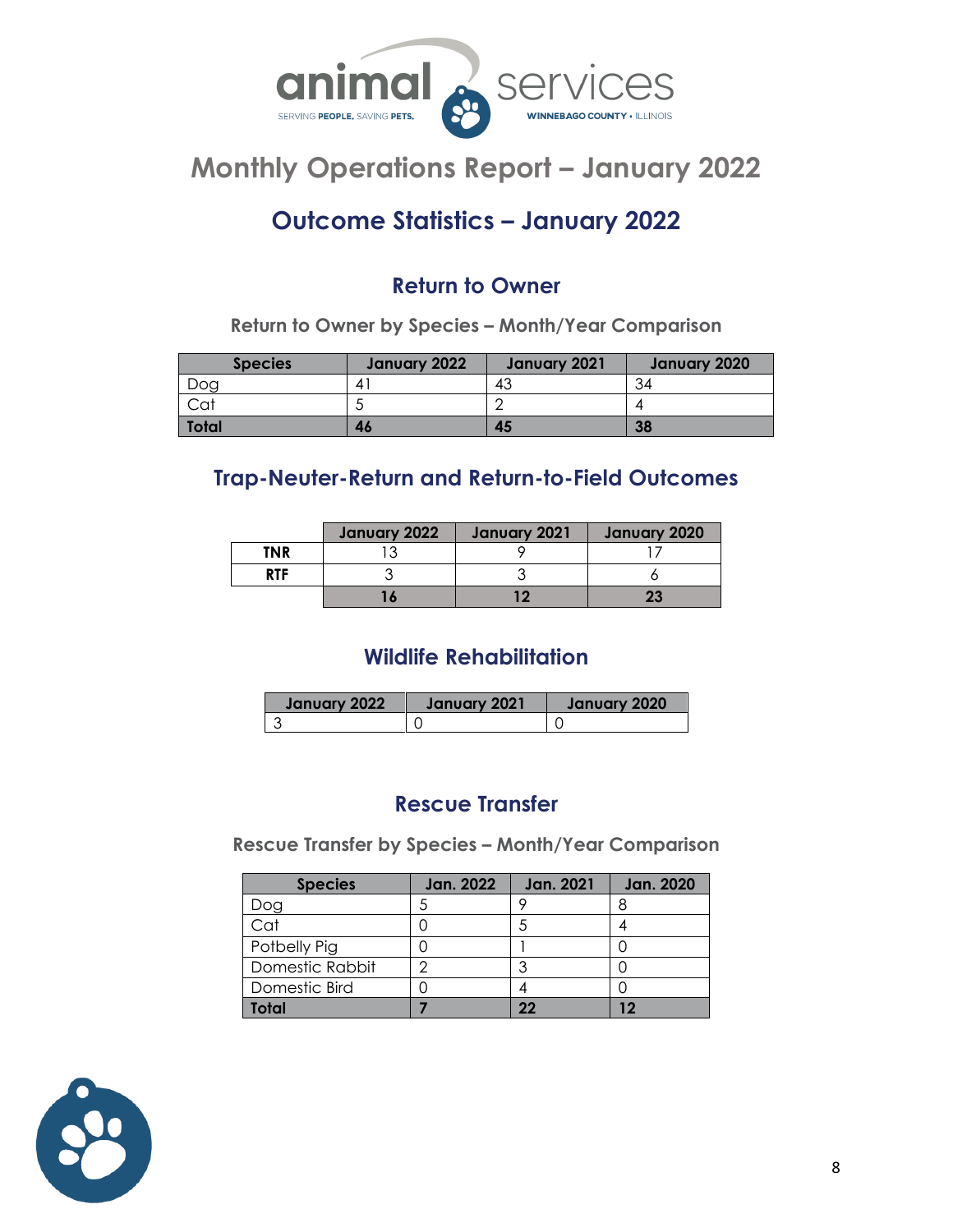

### **Adoption**

| <b>Species</b>  | Jan. 2022 | <b>Jan. 2021</b> | <b>Jan. 2020</b> |
|-----------------|-----------|------------------|------------------|
| Dog             | 56        | 45               | 43               |
| Cat             | 92        | 95               | 53               |
| Guinea Pig      | 3         | 20               |                  |
| Potbelly Pig    |           | 2                |                  |
| Domestic Bird   |           |                  |                  |
| Domestic Rabbit |           | 5                | 3                |
| <b>Total</b>    | 158       | 174              | 99               |
|                 |           |                  |                  |

**Adoption by Species – Month/Year Comparison**



**Off-site Adoptions by PetSmart Location – Month/Year Comparison**

| <b>PetSmart Location</b> | <b>Jan. 2022</b> | <b>Jan. 2021</b> | <b>Jan. 2020</b> |
|--------------------------|------------------|------------------|------------------|
| <b>Hwy 173</b>           |                  | 2                |                  |
| E. State St.             |                  |                  |                  |
| Janesville               |                  |                  |                  |
| Greenfield               |                  |                  |                  |
| <b>Brookfield</b>        | 5                | 15               |                  |
| Pewaukee                 |                  |                  |                  |
| Wauwatosa                | 5                |                  |                  |
| <b>Total</b>             | 28               | 37               | 25               |